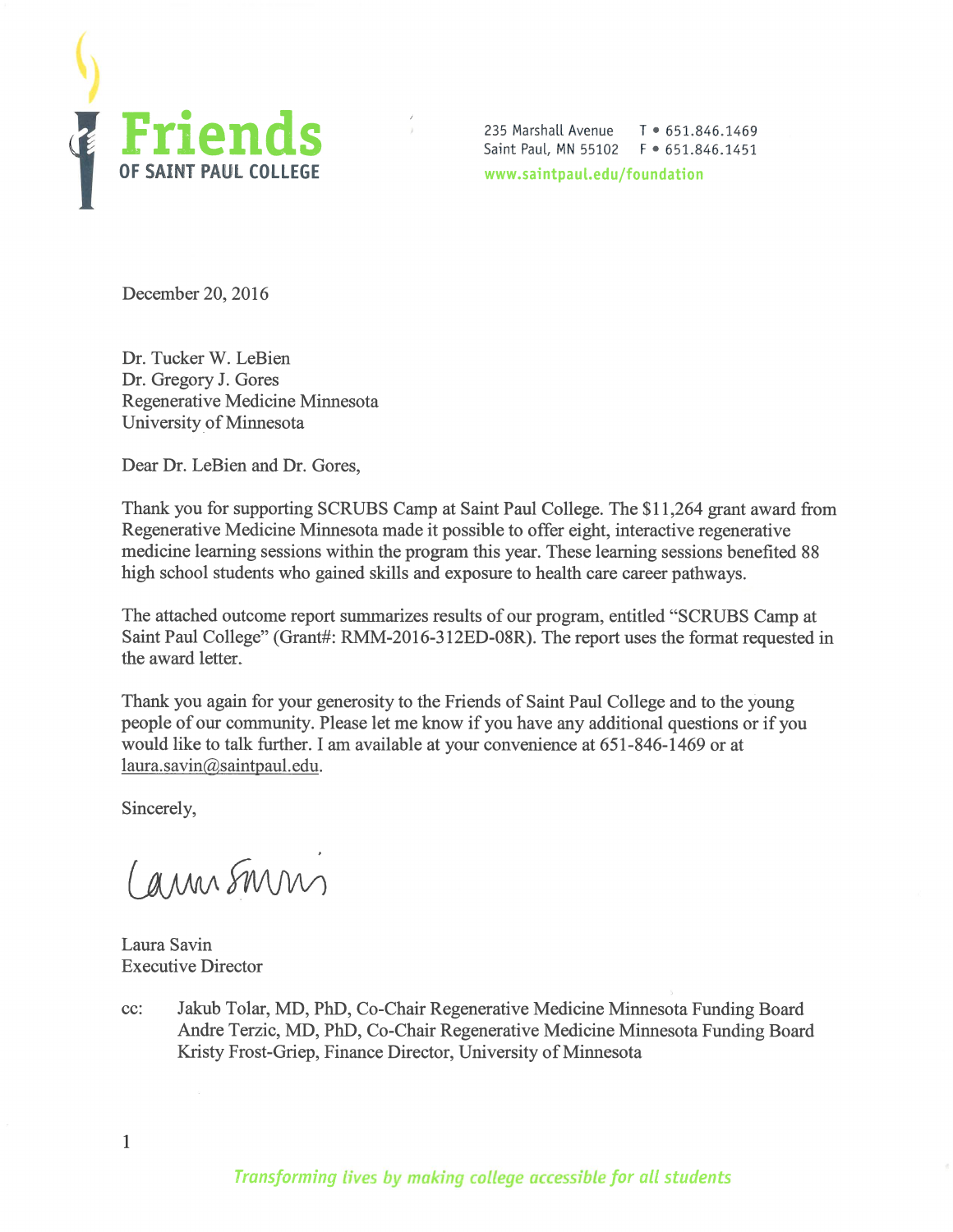# **Regenerative Medicine Minnesota Progress Report**

**Grant Title:** Scholarships for 2016 SCRUBS Camp at Saint Paul College **Grant Number:** RMM-2016-312ED-08R **Requester**: Laura Savin **Project Timeline:** May 1, 2016– May 22, 2017

### **Brief description of project:**

Saint Paul College SCRUBS Camp 2016 introduced 88 high school students to careers in health care. Through a four-day summer camp experience, students gained understanding of health care career pathways, including those related to regenerative medicine. They explored careers through hands-on learning activities in laboratory settings, while also interacting with health science faculty and health care professionals. Over 75% of participants were from backgrounds underrepresented in health care careers being students of color and/or from low-income households.

Grant funds of \$11,264 from Regenerative Medicine Minnesota were used for program expenses associated with the eight, interactive regenerative medicine learning sessions. These expenses included staff salaries, food, supplies, transportation and program oversight (indirect). This support made it possible to eliminate or greatly reduce registration fees for the 66 high school students from low-income households.

### **Where did this project take place?**

In partnership with HealthForce Minnesota, SCRUBS Camp 2016 took place at the Saint Paul College campus, located at 235 Marshall Avenue, Saint Paul, MN 55102. The program occurred between July 25 and July 28 of 2016.

## **People impacted by project and where they are from:**

SCRUBS Camp engaged a total of 88 high school students. Of these participants, 66 (or 75%) received scholarship awards reducing or eliminating the \$385 registration fee. A total of 50 students (or 56%) received full scholarships attending at no cost to the families.

Participant demographics show the highly diverse population served by the program. Of the 66 scholarship recipients, 83% were students of color, 100% were from low-income households and 84% were female. These students were entering 9<sup>th, 10<sup>th</sup>, 11<sup>th</sup> or 12<sup>th</sup> grade in the fall of 2016</sup> through over 38 local high schools.

**What was the outcome of the project?** (Did the project work the way you expected it to? What were the successes? What were the failures? How did it impact regenerative medicine in Minnesota?)

SCRUBS Camp 2016 successfully exposed 88 high school students to regenerative medicine concepts and career pathways, a 54% increase in enrollment from the 57 students served in 2015. This growth is attributed to the new partnerships developed with four first-ring suburban high schools – Woodbury High School, Eden Prairie High School, Hill Murray High School and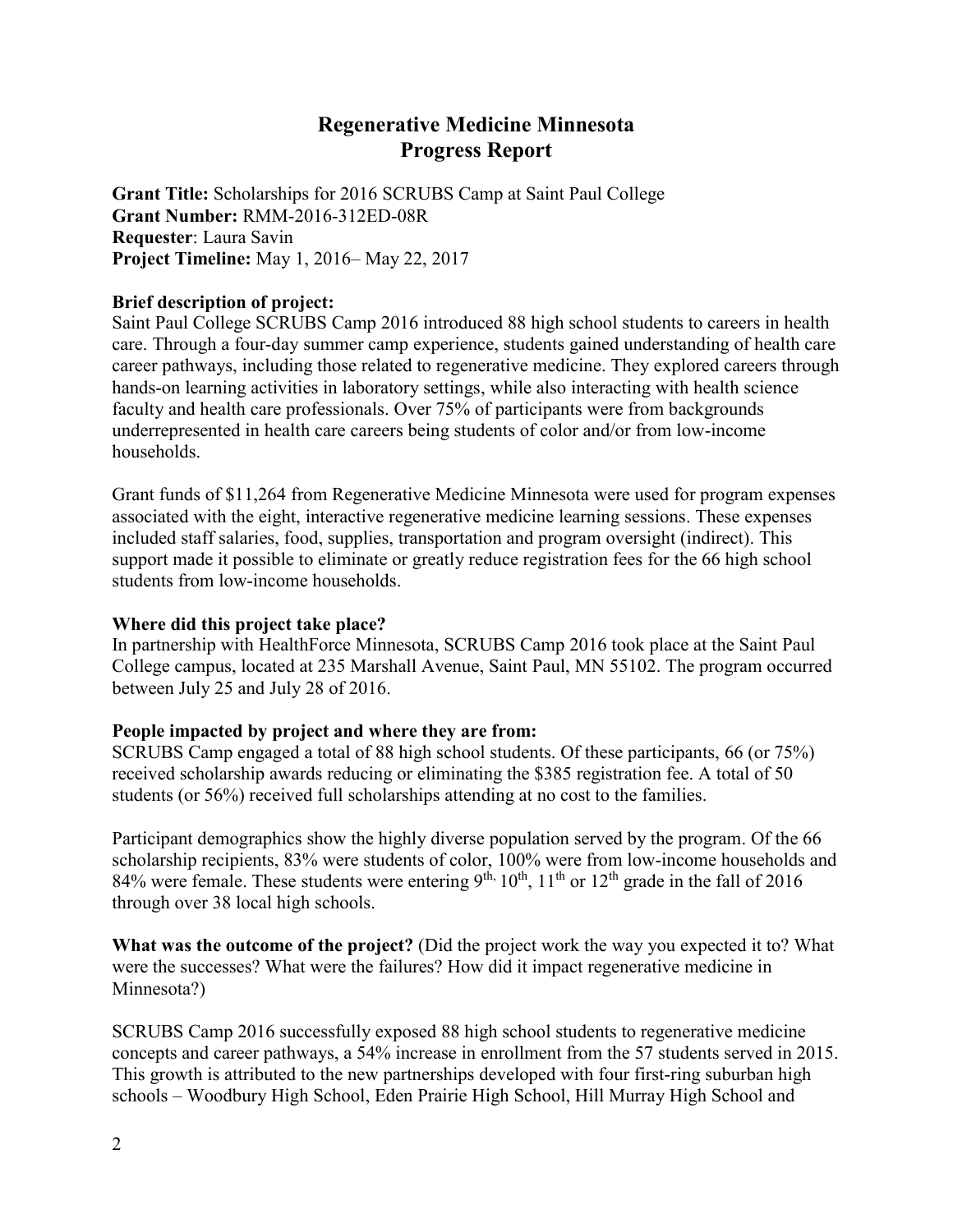Roseville Area High School. The growth also stemmed from expanded partnership Saint Paul Public Schools and the Gear Up/Get Ready program. New and redesigned curriculum for regenerative medicine sessions strengthened the quality of the program.

Success of the program is further demonstrated by progress toward the program goals and associated indicators, as shown below:

GOAL 1: Engage high school students of backgrounds underrepresented in health science and/or healthcare professions to diversify the future healthcare workforce

*Success Indicator* – at least 75% of participants are students of color and/or are students from low-income households, as measured by race/ethnicity data and free and reduced school lunch data collected through program enrollment.

**RESULTS**: Of the 88 participants, 73 (or 83%) were students of color and/or from lowincome households, exceeding the 75% success indicator target.

*Success Indicator* – at least 75% of participants receive financial assistance, reducing the program fee and thereby removing the financial barrier to participation. These recipients are from low-income households, as measured by financial assistance award acceptance forms collected through program enrollment.

**RESULTS**: Of the 88 participants, 66 (or 75%) received financial assistance, meeting the 75% success indicator target. SCRUBS Camp served a significant number of students from low-income households in need of financial assistance.

GOAL 2: Improve awareness of health science and healthcare career pathways

*Success Indicator* – at least 80% of participants will improve awareness of health science and healthcare career pathways, as measured by results of the pre/post program survey administered by HealthForce Minnesota.

**RESULTS**: Of the 88 participants, 77 (or 88%) shared that they are planning to enroll in college, and 86 (or 98%) indicated that they can see themselves pursuing a health care career after college.

The Saint Paul College SCRUBS Camp provided students with information about the health science educational opportunities at Saint Paul College. Sharon Blomgren and Jennifer Huston, who organized the camp, along with Dean of Workforce Training and Continuing Education Tracy Wilson, worked with staff and presenters to cohesively present the continuum of health care opportunities available to college students.

The student responses below from the post-survey show how students improved their awareness of health science and health care career pathways.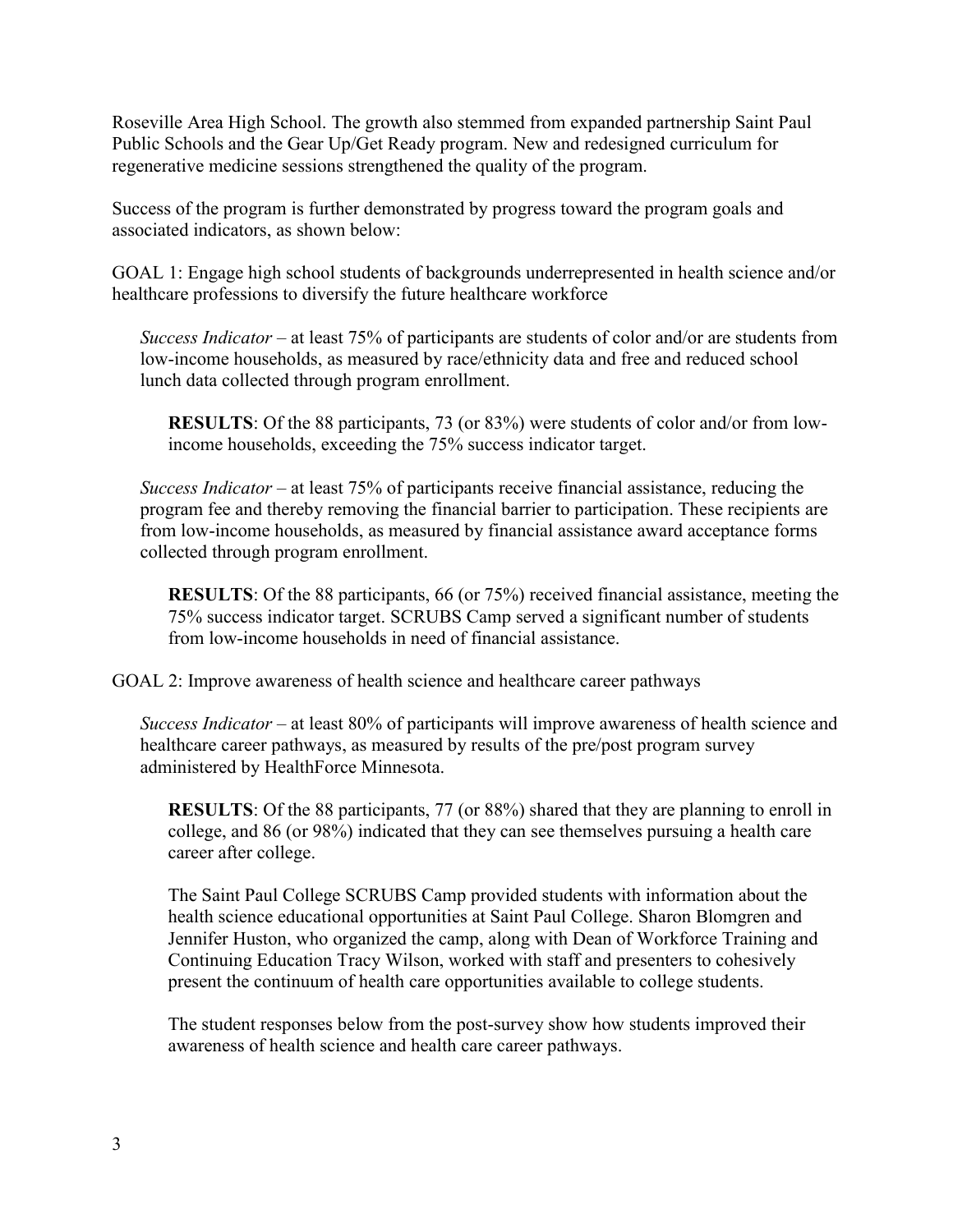- *"This camp gave me the opportunity to learn more about the different careers that I can pursue in my future."*
- *"The classes were very informative and helpful."*
- *"The classes were well organized and educational, and also helped me to understand healthcare professions."*
- *"SCRUBS Camp helped me to find a specialty that interests me within the broad career field of medicine."*

GOAL 3: Improve awareness of regenerative medicine and how it is used in healthcare settings

*Success Indicator* – at least 80% of participants will improve awareness of regenerative medicine and how it's used in healthcare settings, as measured by results of the pre/post program survey developed by Saint Paul College.

**RESULTS**: Of the 88 participants, 75 (or 85%) improved awareness of regenerative medicine and how it's used in health care settings.

Participants gained awareness of regenerative medicine concepts and developed skills through eight interactive learning sessions. Descriptions for five of these sessions are shown below.

**Stem Cells/Frogs (Biology): S**tudents participated in a laboratory activity introducing concepts of molecular biology and regenerative medicine through artificial insemination of frog eggs. The session was led by Dr. Randy Daughters, biology faculty of the University of Minnesota Twin Cities.

**Diagnostic Detectives (Medical Laboratory Technology, Phlebotomy and Hematology):** Students explored the occupations of Medical Laboratory Technician, Phlebotomist and Hematologist through interactive laboratory activities. They collected blood samples, and then tested blood samples for hemoglobin. Next, they viewed blood cells under the microscope, and then attempted to detect abnormalities indicative of disease.

**The Body (Anatomy and Physiology):** Students explored human anatomy by dissecting organ systems of a representative mammal (fetal pig). They also learned how the heart works by exploring physiology of the cardiovascular system. Students listened to their own heart sounds and recorded their own electrocardiogram (ECG).

**The Placebo Effect (Pharmacology)** Students learned how drugs are developed, tested and approved for use in the United States. Students participated in pharmacy simulation activities and experience what it is like to work in a pharmacy. Lastly, students participated in a case study activity where they help an organ transplant patient with their medication.

**Super Foods (Nutrition and Wellness):** Students discovered why and how certain foods are "super foods" as they observed cooking demonstrations. Students also learned how